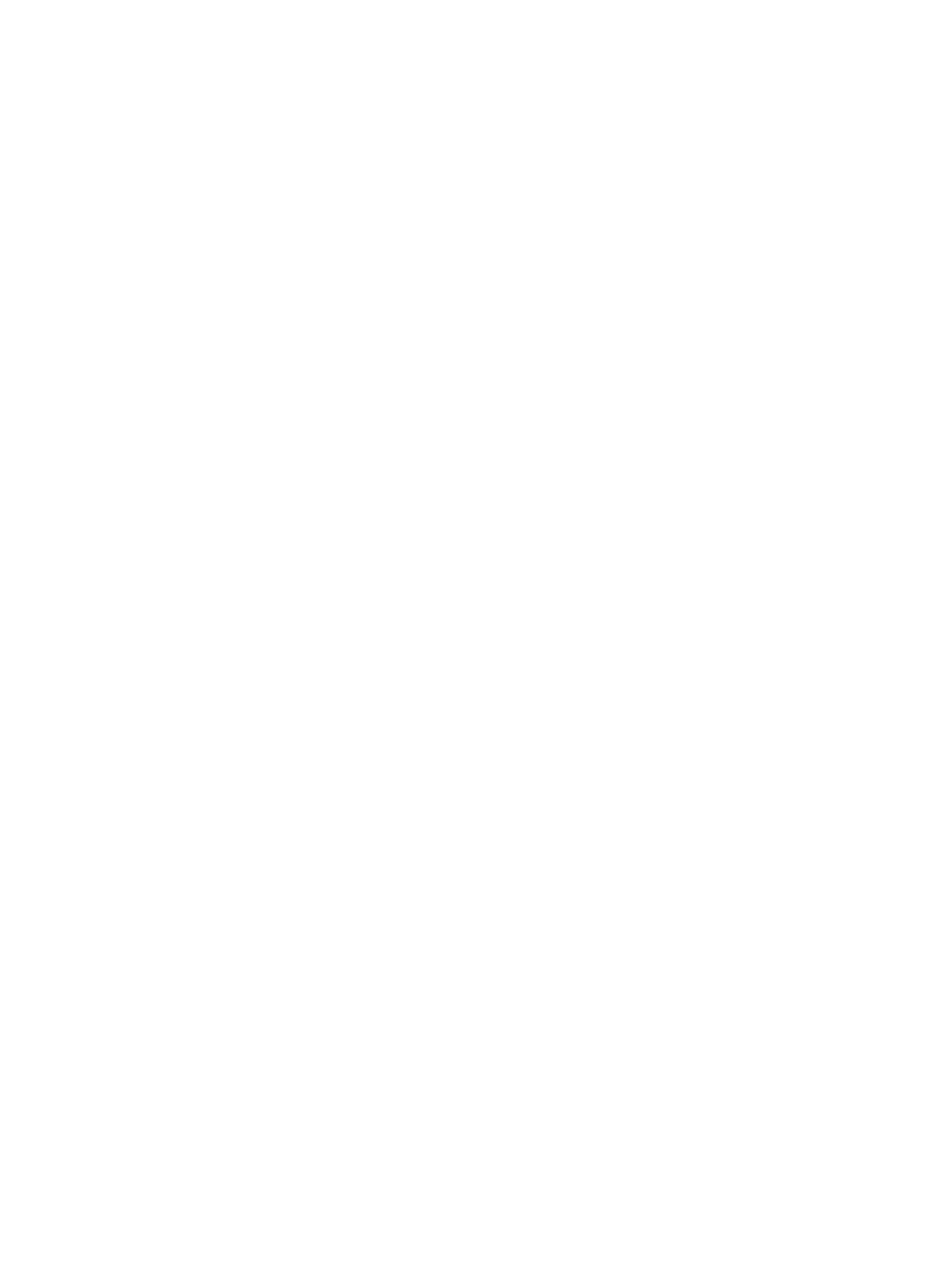# The evidence

The systematic review on the net benefit of knee arthroscopy compared with non-operative care pools data from 13 randomised trials for benefit outcomes (1668 patients) and an additional 12 observational studies for complications (>1.8 million patients).<sup>21</sup> The figure below gives an overview of the patients included, the study funding, and patient involvement in the design of the studies.

Panel members identified three outcomes—pain, function, and quality of life—as the most important for patients with degenerative knee disease who are considering surgery. Although the included studies reported these patientimportant outcomes, it is difficult to know whether changes recorded on an instrument measuring subjective symptoms are important to those with symptoms—for example, a change of three points might have completely different meanings in two different pain scales.

A second team performed a linked systematic review addressing what level of individual change on a given scale is important to patients,<sup>20</sup> a characteristic called the minimally important difference  $(MID).^{22}$  The study identified a range of credible MIDs for each key outcome; this range of MID estimates informed sensitivity analyses for the review on net benefit, informed discussions on the patient values and preferences, and was key to interpreting the magnitude of effect sizes as well as the strength of the recommendation.<sup>20</sup>



# What is degenerative knee disease?

- Degenerative knee disease is an inclusive term, which many consider synonymous with osteoarthritis. We use the term degenerative knee disease to explicitly include patients with knee pain, particularly if they are >35 years old, with or without:
- Imaging evidence of osteoarthritis
- Meniscus tears
- Locking, clicking, or other mechanical symptoms except persistent objective locked knee
- Acute or subacute onset of symptoms
- Most people with degenerative arthritis have at least one of these characteristics.<sup>1</sup> The term degenerative knee disease does not include patients having recent debut of their symptoms after a major knee trauma with acute onset of joint swelling (such as haemarthrosis)

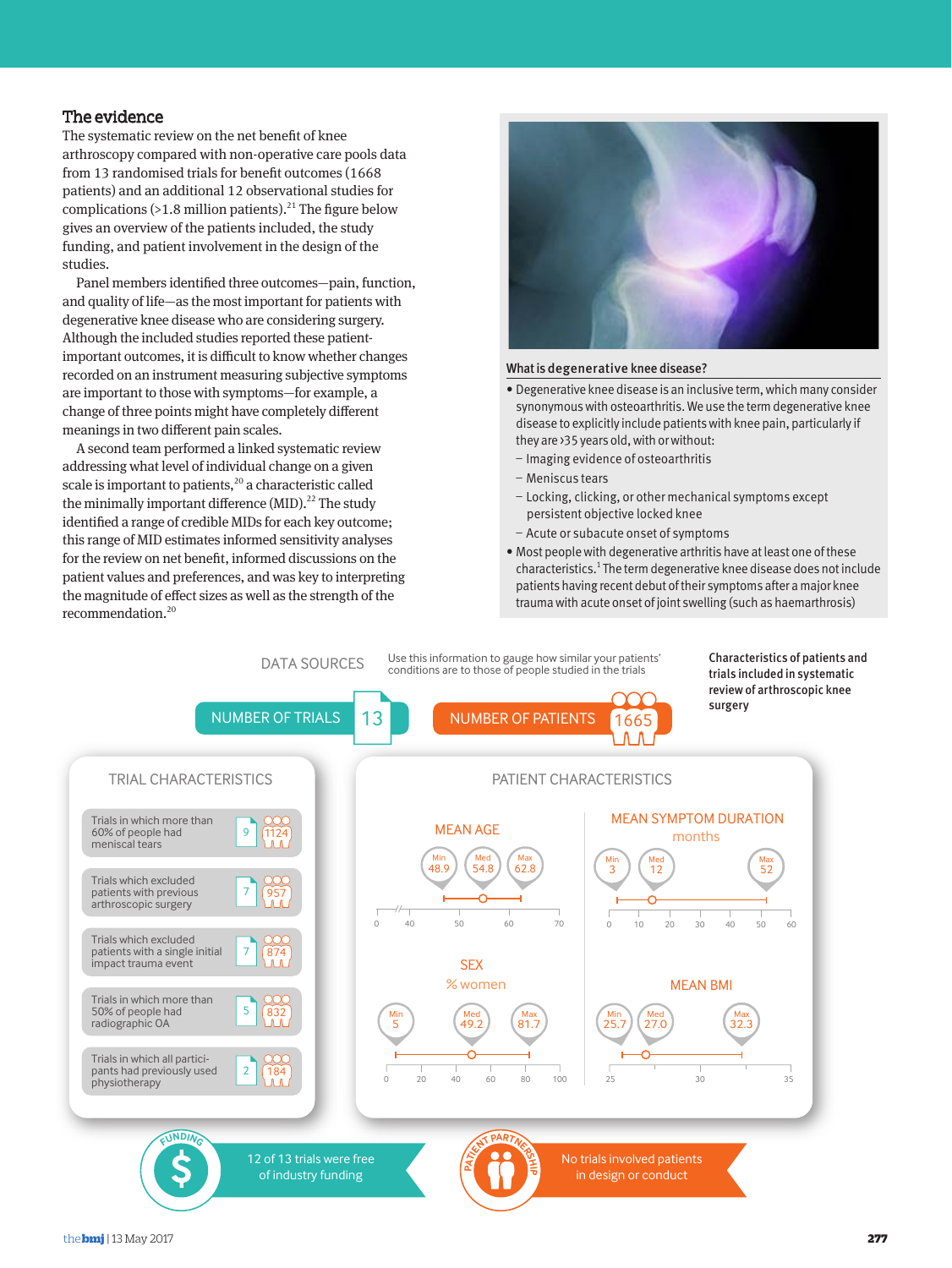

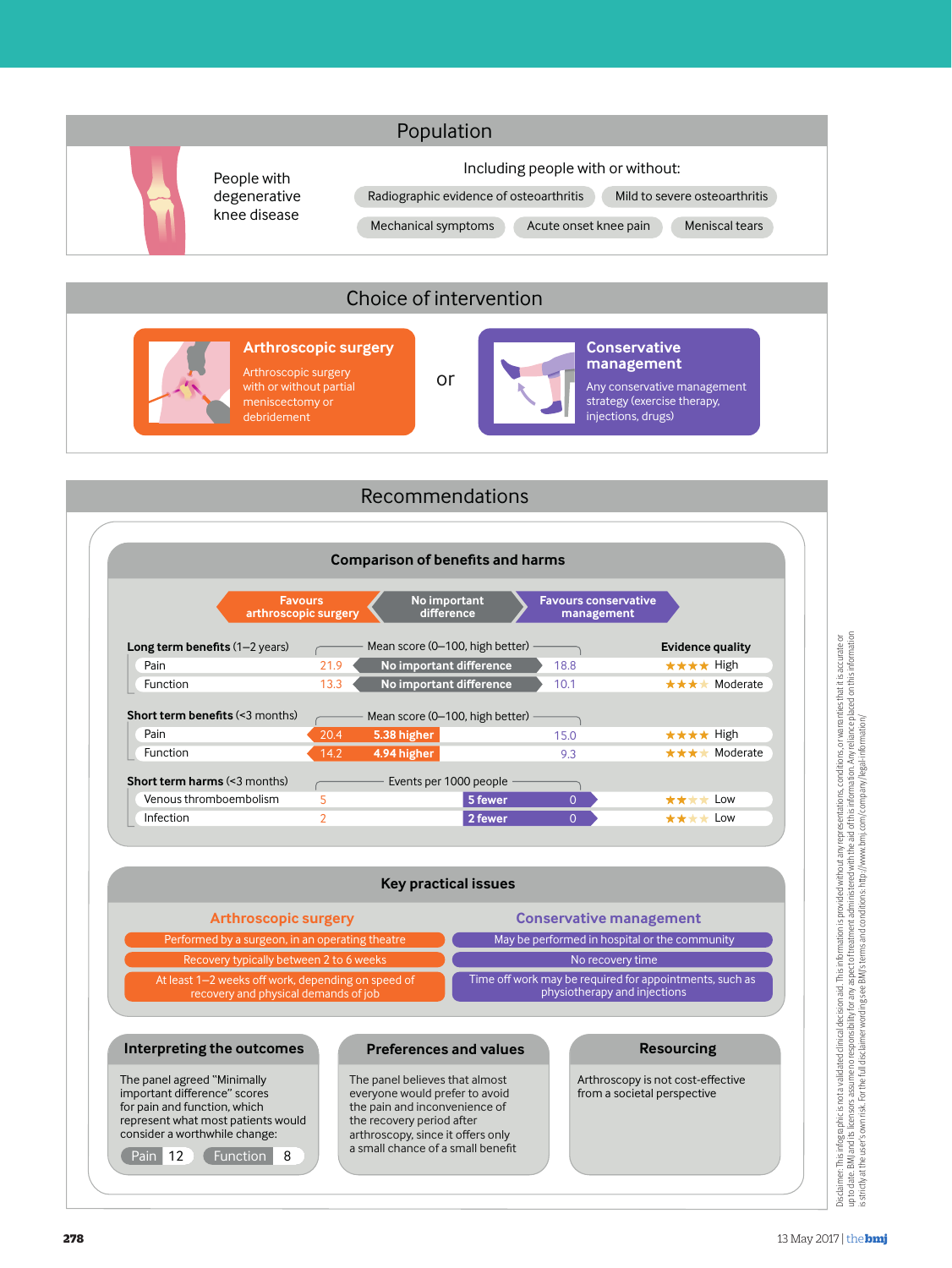# Understanding the recommendations

The infographic (opposite) provides an overview of the benefits and harms of arthroscopy in standard GRADE format. Estimates of baseline risk for effects comes from the control arms of the trials; for complications, comparator risk was assumed to be nil.

The panel is confident that arthroscopic knee surgery does not, on average, result in an improvement in long term pain or function. Most patients will experience an important improvement in pain and function without arthroscopy. However, in <15% of participants, arthroscopic surgery resulted in a small or very small improvement in pain or function at three months after surgery—this benefit was not sustained at one year. In addition to the burden of undergoing knee arthroscopy, there are rare but important harms, although the precision in these estimates is uncertain (low quality of evidence).

It is unlikely that new information will change interpretation of the key outcomes of pain, knee function, and quality of life (as implied by high to moderate quality of evidence).

The panel is confident that the randomised controlled trials included adequate representation from groups commonly cited to derive benefit from arthroscopic knee surgery for degenerative knee disease—notably those with meniscal tears, no or minimal radiographic evidence of osteoarthritis, and those with sudden but non-traumatic symptom onset. The recommendation applies to all or almost all patients with degenerative knee disease. Further, the evidence applies to patients with any severity of mechanical symptoms, with the only possible exception being those who are objectively unable to fully extend their knee (that is, a true locked knee). We did not consider young patients with sports related injuries or patients with major trauma in any age.

Trials that enrolled a majority of patients without radiographic osteoarthritis showed similar effect sizes to trials enrolling patients with radiographic evidence of osteoarthritis. Most of these trials exclusively included patients with meniscus tears. Meniscus tears are common, usually incidental findings, and unlikely to be the cause of knee pain, aching, or stiffness.<sup>1</sup> Mechanical symptoms were also a prominent feature for most trial participants, and many had sudden or subacute onset of symptoms.<sup>23-26</sup> Given that there is evidence of harm and no evidence of important lasting benefit in any subgroup, the panel believes that the burden of proof rests with those who suggest benefit for any other particular subgroup before arthroscopic surgery is routinely performed in any subgroup of patients.

# HOW THE RECOMMENDATION WAS CREATED

Our international panel including orthopaedic surgeons, a rheumatologist, physiotherapists, a general practitioner, general internists, epidemiologists, methodologists, and people with lived experience of degenerative knee disease (including both those who had undergone and not undergone arthroscopy) met to discuss the evidence. No person had financial conflicts of interest; intellectual and professional conflicts were minimised and managed.

The panel followed the *BMJ* Rapid Recommendations procedures for creating a trustworthy recommendation<sup>35 36</sup> and used the GRADE approach to critically appraise the evidence and create recommendations.<sup>37</sup> The panel considered the balance of benefits, harms, and burdens of the procedure, the quality of evidence for each outcome, typical and expected variations in patient values and preferences, and acceptability of action.

## EDUCATION INTO PRACTICE

- Project: how many arthroscopic procedures are scheduled in your organisation for degenerative knee disease?
- Based on this article, is there anything which you might alter your practice?
- To what extent might you use this information to alter the conversations with patients with degenerative knee disease, or those considering surgery?

# Practical issues

It takes between two and six weeks to recover from arthroscopy, during which time patients may experience pain, swelling, and limited function.<sup>2728</sup> Most patients cannot bear full weight on the leg (that is, they may need crutches) in the first week after surgery, and driving or physical activity is limited during the recovery period.<sup>27</sup> See bmj.com for an outline of the key practical issues for those considering arthroscopic knee surgery versus non-surgical management for degenerative knee disease.

Degenerative knee disease is a chronic condition in which symptoms fluctuate. On average, pain tends to improve over time after seeing a physician for pain,  $2129$ and delaying knee replacement is encouraged when possible.<sup>4</sup>

## Values and preferences

Our strong recommendation against arthroscopy reflects a low value on a modest probability (<15%) of small or very small improvement in short term pain and function that does not persist to one year, and a higher value on avoiding the burden, postoperative limitations, and rare serious adverse effects associated with knee arthroscopy. The panel, including the patient participants, felt that almost all patients would share these values. The recommendation is not applicable to patients who do not share these values (that is, those who place a high value on a small, uncertain, and transient reduction in pain and function, and a low value on avoiding the burden and postoperative limitation associated with arthroscopy).

As new evidence is published, a group will assess the new evidence and make a judgment on to what extent it is expected to alter the recommendation.

## Competing interests: See bmj.com. Cite this as: *BMJ* 2017;357:j1982

Find the full version with references at http://dx.doi.org/10.1136/bmj.j1982

# LINKED ARTICLES IN THIS *BMJ* RAPID RECOMMENDATIONS CLUSTER

- Brignardello-Petersen R, Guyatt GH, Schandelmaier S, et al. Knee arthroscopy versus conservative management in patients with degenerative knee disease: a systematic review. *BMJ Open* 2017;7:e016114. doi:10.1136/ bmjopen-2017-016114
- Devji T, Guyatt GH, Lytvyn L, et al. Application of minimal important differences in degenerative knee disease outcomes: a systematic review and case study to inform BMJ Rapid Recommendations. *BMJ Open* 2017;7:e015587. doi:10.1136/bmjopen-2016-015587
- MAGICapp (www.magicapp.org)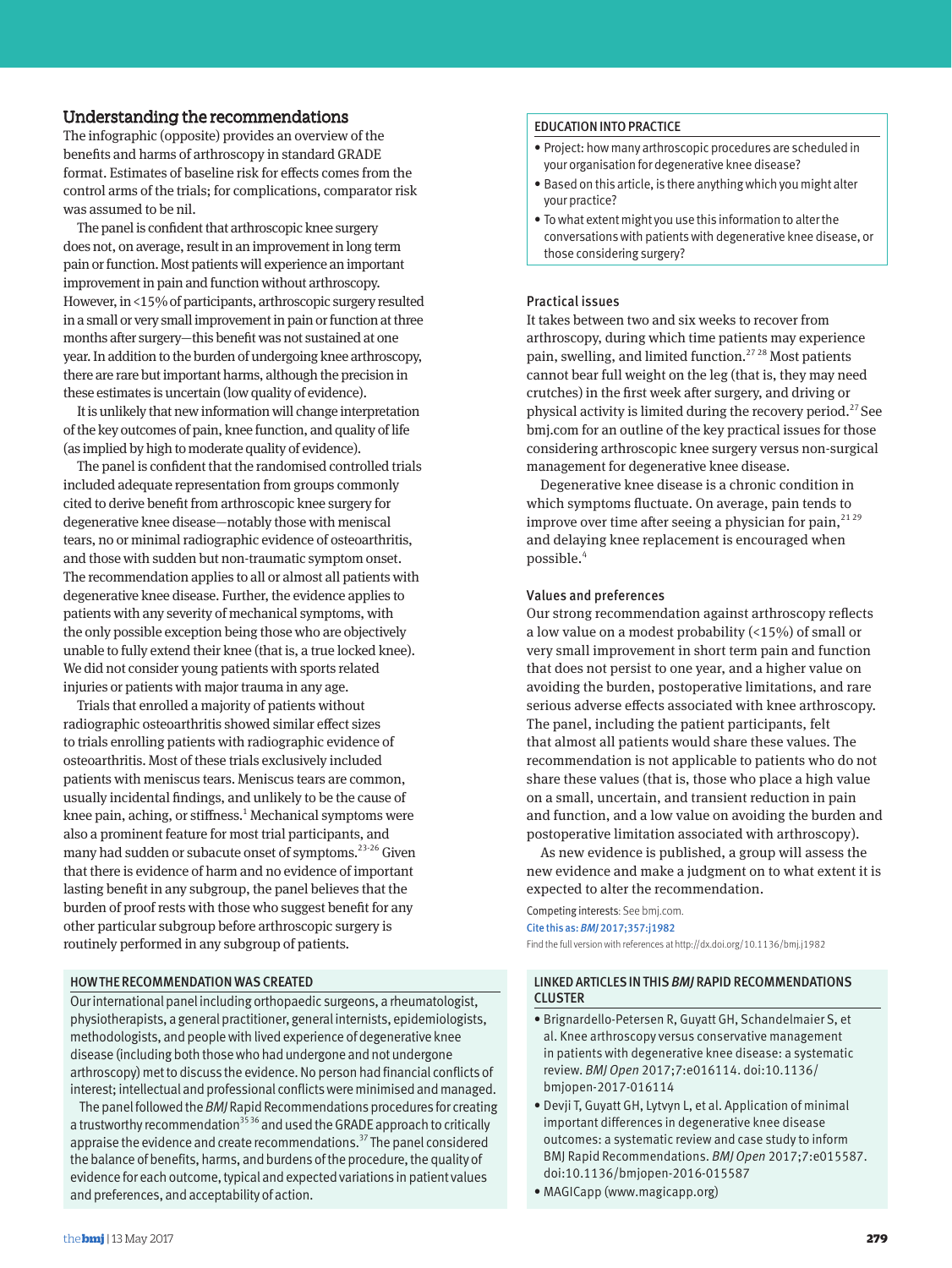# 10-MINUTE CONSULTATION

# Contraception advice for women with epilepsy

Inuka Kishara Gooneratne,<sup>1</sup> Mayurika Wimalaratna,<sup>2</sup> A K Probhodana Ranaweera,<sup>3</sup> Sunil Wimalaratna<sup>4</sup>

See http://learning.bmj.com for linked learning module

<sup>1</sup> Department of Neurology, Kettering General Hospital

2 Wendover Health Centre, Buckinghamshire wendover Health Centre, Buckinghamshire<br><sup>3</sup>Department of Obstetrics and Gynaecology, Faculty of Medicine, University of Colombo, Sri Lanka

4 Neurology Department, John Radcliffe Hospital, Oxford University Hospital Correspondence to: I K Gooneratne kishig@gmail.com

**A 22 year old student attends your practice asking for contraception. She has idiopathic generalised epilepsy diagnosed five years ago, which is controlled with**  lamotrigine. She does not plan to conceive in the near future.

Active epilepsy affects around  $6.4$  per  $1000$  persons,<sup>1</sup> Globally, 50% of women and girls with epilepsy are in the reproductive age range.<sup>2</sup> Counsel women about the potential teratogenic effects of anti-epileptic drugs and provide information on contraception to avoid an unplanned pregnancy.<sup>3</sup> Consider interactions between anti-epileptic drugs and hormonal contraceptives because using them together can reduce the efficacy of contraception or of seizure control.<sup>4</sup>

Competing interests: None declared.

Cite this as: *BMJ* 2017;357:j2010

Find the full version with references at http://dx.doi.org/10.1136/bmj.j2010

## HOW PATIENTS WERE INVOLVED

The manuscript was discussed with a woman of childbearing age with epilepsy. She wanted information on robust contraceptive methods to prevent an unplanned pregnancy. She also expressed a need to know about safe anti-epileptic drugs if she were to conceive.

P

# EDUCATION INTO PRACTICE

•  Do you routinely discuss pregnancy and contraception with women who are receiving epilepsy treatment?

# WHAT YOU NEED TO KNOW

- •  Anti-epileptic drugs such as carbamazepine, phenytoin, and phenobarbital can reduce the efficacy of hormonal contraceptives.
- •  Consider long acting reversible contraceptives such as medroxyprogesterone acetate depo injection, copper intrauterine device, and levonorgestrel releasing intrauterine systems in patients on enzyme inducing anti-epileptic drugs.
- •  Sodium valproate is not recommended in women of childbearing age because of high teratogenicity.





learning module See http:// learning.bmj. com for linked



Consider patient preference, relative efficacy of each contraceptive, and interactions with prescribed antiepileptic drugs

# WHAT YOU SHOULD COVER

*Consider asking about*

- •  **Current status of epilepsy** Age at onset of seizures? Are seizures well controlled? What anti-epileptic drugs is the woman taking? Does she experience any adverse effects from taking these drugs?
- •  **Preferred contraceptive** Does she use any contraception at present or has she tried any before? What has been her experience? Has she had recent unprotected sexual intercourse?
- Her plans and wishes regarding pregnancy and contraception to gauge whether short or long term contraception is needed
- •  History of sexually transmitted infections or symptoms such as vaginal discharge, pelvic pain, pain during sex, or lesions in the vaginal area, which might suggest the need for treatment and might influence method of contraception
- •  Menstrual history to assess regularity of cycles and excessive bleeding. Consider whether she could currently be pregnant
- •  Previous pregnancies with outcomes
- Medical illnesses such as diabetes, hypertension, ischaemic heart disease, stroke, venous thromboembolism, migraine, and liver and renal disease, which could preclude use of hormonal contraceptives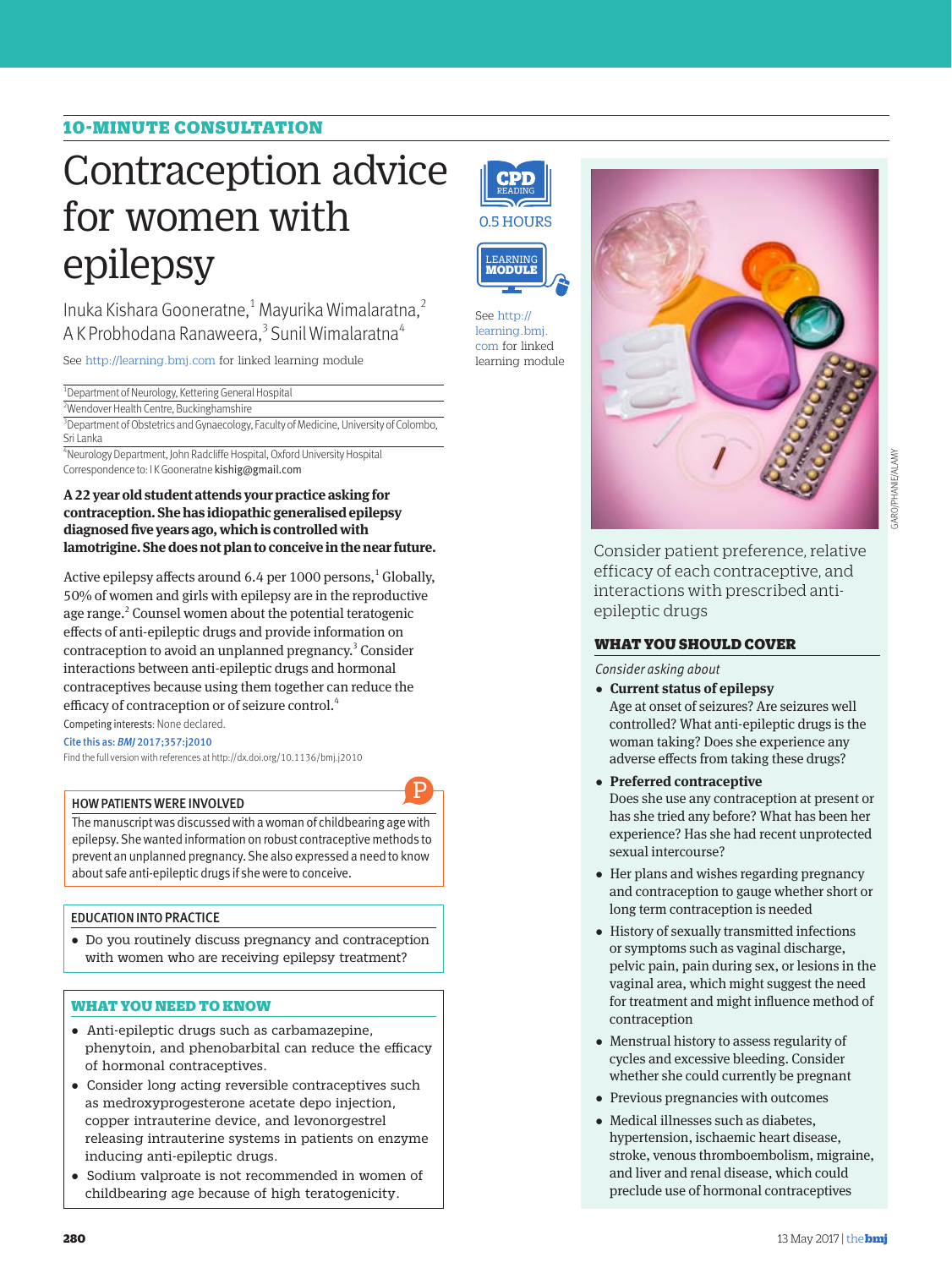# WHAT YOU SHOULD DO

If the woman has missed her periods, offer her a pregnancy test. If pregnancy is confirmed, advise her on the need to see an obstetrician to manage the potential teratogenic effects of antiepileptic drugs.

If the woman reports unprotected sexual intercourse in the last five days, discuss options for emergency contraception. In a patient taking enzyme inducing anti-epileptic drugs, the copper intrauterine device is recommended. Alternatively, offer a 3 mg dose of levonorgestrel. Ulipristal acetate is not recommended in patients on enzyme inducing anti-epileptic drugs.<sup>5</sup>

If a current pregnancy is unlikely (as determined above) and the woman does not plan to conceive in the near future, offer long acting contraception. Barrier methods alone have high failure rates (15%-20%), and are therefore discouraged in women with epilepsy, as failure can result in an unplanned pregnancy and risk of teratogenicity.<sup>6</sup> Consider patient preference, relative efficacy of each contraceptive, and interactions with prescribed anti-epileptic drugs in choosing the appropriate contraceptive.<sup>57</sup>

Enzyme inducing anti-epileptic drugs (table 1) increase the activity of hepatic cytochrome

enzyme P450. Thereby, metabolism of oestrogen and progestogen is increased with reduced blood concentrations.<sup>8</sup> In patients taking these drugs, contraceptive failure can occur when using combined oral contraception pills, progestogen only pills, and progestogen implants (Nexplanon/etonogestrel).6 The efficacy of combined oral contraceptives can be improved by increasing the oestrogen dose (50 ug-70 ug), by tri-cycling (taking three packets back to back without a pill free interval), and reducing the pill free interval to four days, although evidence is variable.<sup>6</sup> Advise women taking anti-epileptic drugs who wish to use combined oral or progestogen only contraceptives, transdermal patches, vaginal rings, or implants also to use barrier methods such as condoms or a vaginal diaphragm.

Enzyme inducing anti-epileptic drugs do not alter the efficacy of medroxyprogesterone acetate depo injections, intrauterine devices, and levonorgestrel releasing intrauterine systems; therefore these methods of contraception can be considered in patients on enzyme inducing antiepileptic drugs.

Non-enzyme inducing antiepileptic drugs do not affect hormonal contraceptive efficacy. Women on these medications can choose any contraceptive and emergency contraceptive method.<sup>4</sup>

Barrier methods alone have high failure rates and are discouraged in women with epilepsy

Lamotrigine, a non-enzyme inducing anti-epileptic drug, has minimal effects on the efficacy of combined oral contraceptives. However, combined oral contraceptive pills reduce blood concentrations of lamotrigine by 40%–60%, which can result in poor seizure control.<sup>9</sup> If combined oral contraceptives are chosen, the dose of lamotrigine might need to be increased. To reduce the risk of anti-epileptic drug toxicity, extend the cycle so that there is no pill free interval.<sup>9</sup>

Ask the woman to come back if she decides to stop contraception and plan a pregnancy, as aspects of preconception care differ for women with epilepsy.<sup>10</sup>

If a patient is planning to conceive in the foreseeable future, explain the risks of fetal malformation with different anti-epileptic drugs (table 2). Valproate has the highest teratogenic risk and affects long term neurodevelopment.<sup>11 12</sup> Lamotrigine and levetiracetam have lower teratogenic risk and are recommended over other anti-epileptic drugs during pregnancy. Consider referral to a neurologist for switching drugs if the patient is on valproate and plans to conceive in the near future.

This patient has not had a seizure for five years, therefore you could discuss the option of withdrawing anti-epileptic drugs and advise referral to a neurologist. $^{13}$ 

Most frequent major

| Table 1 Enzyme inducing and non-enzyme inducing anti-epileptic drugs |                                          |  |  |
|----------------------------------------------------------------------|------------------------------------------|--|--|
| Enzyme inducing anti-epileptic drugs                                 | Non-enzyme inducing anti-epileptic drugs |  |  |
| *carbamazepine                                                       | Acetazolamide                            |  |  |
| eslicarbazepine acetate                                              | clobazam                                 |  |  |
| oxcarbazepine                                                        | clonazepam                               |  |  |
| phenobarbital                                                        | ethosuximide                             |  |  |
| phenytoin                                                            | gabapentin                               |  |  |
| primidone                                                            | lacosamide                               |  |  |
| rufinamide                                                           | levetiracetam                            |  |  |
| **topiramate                                                         | ***Lamotrigine                           |  |  |
| perampanel                                                           | piracetam                                |  |  |
|                                                                      | pregabalin                               |  |  |
|                                                                      | sodium valproate                         |  |  |
|                                                                      | stiripentol                              |  |  |
|                                                                      | tiagabine                                |  |  |
|                                                                      | vigabatrin                               |  |  |
|                                                                      | zonisamide                               |  |  |
| * Commonly used anti-enilentic drugs are in hold                     |                                          |  |  |

\* Commonly used anti-epileptic drugs are in bold \*\* in doses >200mg

\*\*\* Efficacy reduced by combined oral contraceptive drugs

# Table 2|Fetal malformation risk (data from from pregnancy registries)

| Drug                                                                                                                                                                     | <b>Malformation risk</b> | congenital malformation                                    |
|--------------------------------------------------------------------------------------------------------------------------------------------------------------------------|--------------------------|------------------------------------------------------------|
| Valproic acid                                                                                                                                                            | $4.7\% - 10\%$           | Neural tube defects, hypospadias,<br>cardiac malformations |
| Topiramate                                                                                                                                                               | $4.2\% - 7.7\%$          | Orofacial clefts                                           |
| Phenobarbital                                                                                                                                                            | 5.5%-7.4%                | Cardiac malformations                                      |
| Phenytoin                                                                                                                                                                | 2.9%-6.7%                | Cardiac malformations                                      |
| Carbamazepine                                                                                                                                                            | 2.6%-5.6%                | Cardiac malformations                                      |
| Lamotrigine                                                                                                                                                              | $2.0\% - 3.4\%$          | Cardiac malformations.<br>orofacial clefts                 |
| Oxcarbazepine                                                                                                                                                            | 1.8%-3.3%                | Orofacial clefts                                           |
| I evetiracetam                                                                                                                                                           | $0\% - 2.4\%$            | *Cardiac malformations.<br>*Neural tube defects            |
| Registries: International Register of Antiepileptic Drugs and Pregnancy,<br>North American Antiepileptic Drug Pregnancy Register,<br>UK Epilepsy and Pregnancy Register, |                          |                                                            |

Medical Birth Register of Norway,

Swedish Medical Birth Register \*Rarely reported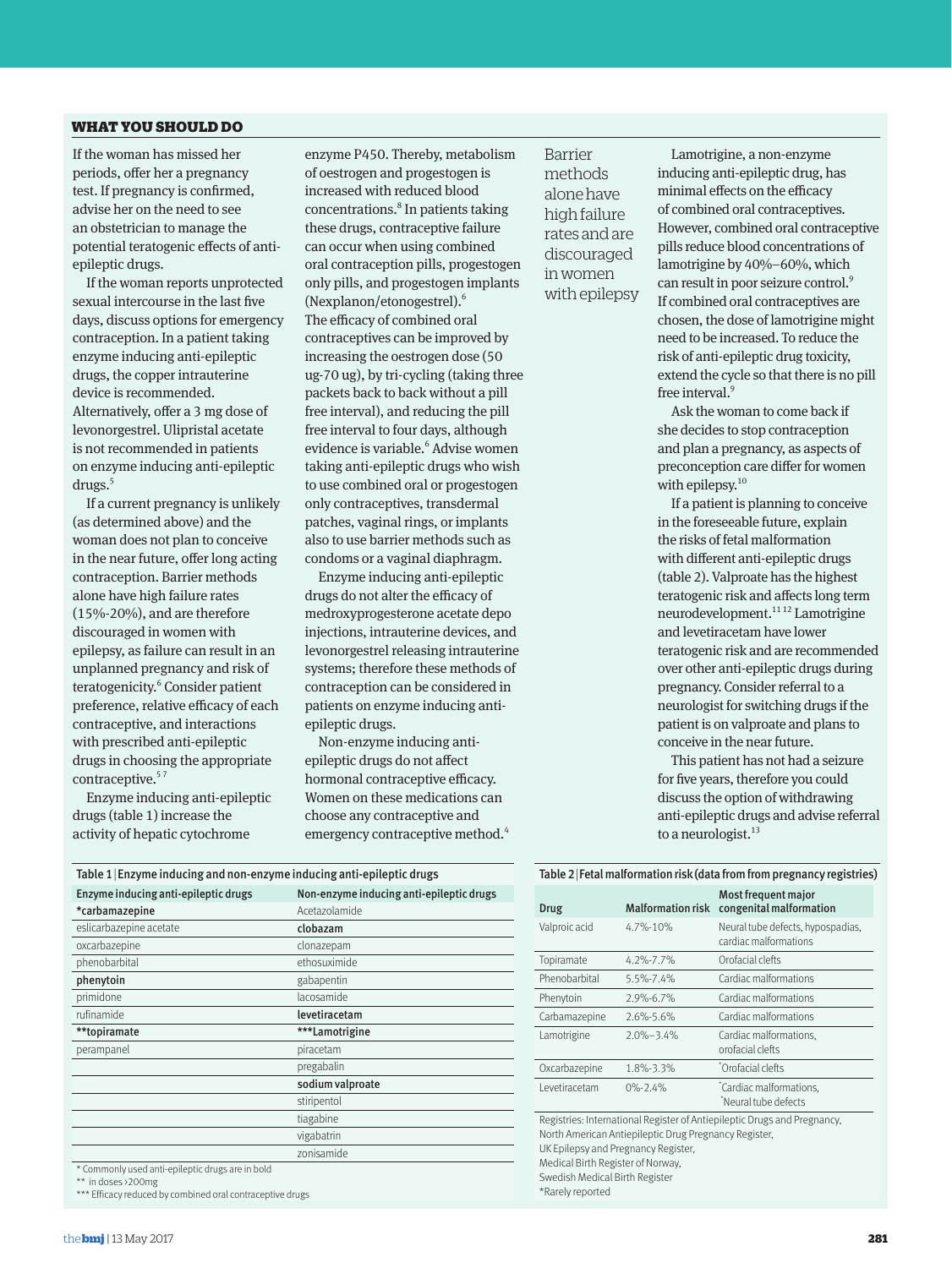# BMJ OPINION

# **Are you "satisficed" with clinical decision support?**

A 60 year old woman goes to her doctor with dizziness and poor balance. Her doctor is not sure what is wrong but thinks about postural hypotension, Meniere's disease, and benign positional paroxysmal vertigo. He cannot find anything on examination, and all tests come back negative. He tells the patient that he cannot find a physical cause for her poor balance and suggests physiotherapy. A year later, the symptoms have got worse, and the patient is eventually diagnosed with multiple sclerosis. She wonders why she couldn't have been diagnosed earlier.

So why couldn't she have been diagnosed earlier? One possibility is that her doctor was "satisficed" with the differential diagnosis too quickly. Satisficing is a portmanteau of satisfy and suffice. It means that when you make a decision, you think through alternatives until you decide that you have done an acceptable job. But the problem is that the threshold for acceptability is subjective, and many people are "satisficed" too soon.



Sherbino and colleagues tried teaching medical students cognitive forcing strategies to overcome satisficing and other biases, but it didn't work—the students who received the training were no better at diagnostic decision making than controls.

Clinical decision support at the point of care seems like the way forward. Too often, doctors still rely on memory. Most exams in medicine are closed-book exams, and students learn tremendous amounts by heart. But this is no

longer the real world. Today learners have constant access to a range of evidence based, practical, and continually updated knowledge on their mobile. During cardiopulmonary resuscitation, there is literally no time to look things up and you have to know what to do immediately. But in most other cases, there is time to check. There just needs to be the will and the right culture and environment. Kieran Walsh, clinical director of BMJ Learning and BMJ Best Practice

# **I'm an uncertainty specialist**

A middle aged woman had been told by our practice nurse that she had pre-diabetes and was prescribed metformin. She wanted to speak to me to understand what pre-diabetes meant. "Have I got a disease or not, Dr Marshall?" she asked, "And do I have to take these tablets?"

These are good questions. I could have introduced a bit of artificial certitude (a George Bushism) into the consultation, but, for once, I wasn't running late. I felt like answering "Yes, you have, and no, you haven't" to first question, and "Maybe, but maybe not" to the second. Classic answers to questions that arise from the



zone of uncertainty that GPs operate in for so much of the time. The fundamental problem, which I appreciated only later that evening over a glass of wine with my wife, was that I thought we were preventing a disease by prescribing metformin, but the patient thought we were giving her one.

My uncertainty problem is that screening for pre-diabetes is both a good and a bad thing, a paradox. Most importantly, it is an arbitrary judgment. The cut off point for diagnosing so called pre-diabetes was recently reduced by a group of experts in the US from a fasting glucose of 6.0% to one of 5.7%. Overnight, this increased the prevalence of pre-diabetes threefold. Does this sound OK? Are we creating illness?

Huxley said that, "medical science has made such tremendous progress that there is hardly a healthy human being left." So where do you stand? Are you a disease denier or a disease monger? Good GPs can only make sense by being both at the same time. Such is the paradox of being an uncertainty specialist.

healthcare improvement, UCL

Martin Marshall, GP, Newham; professor of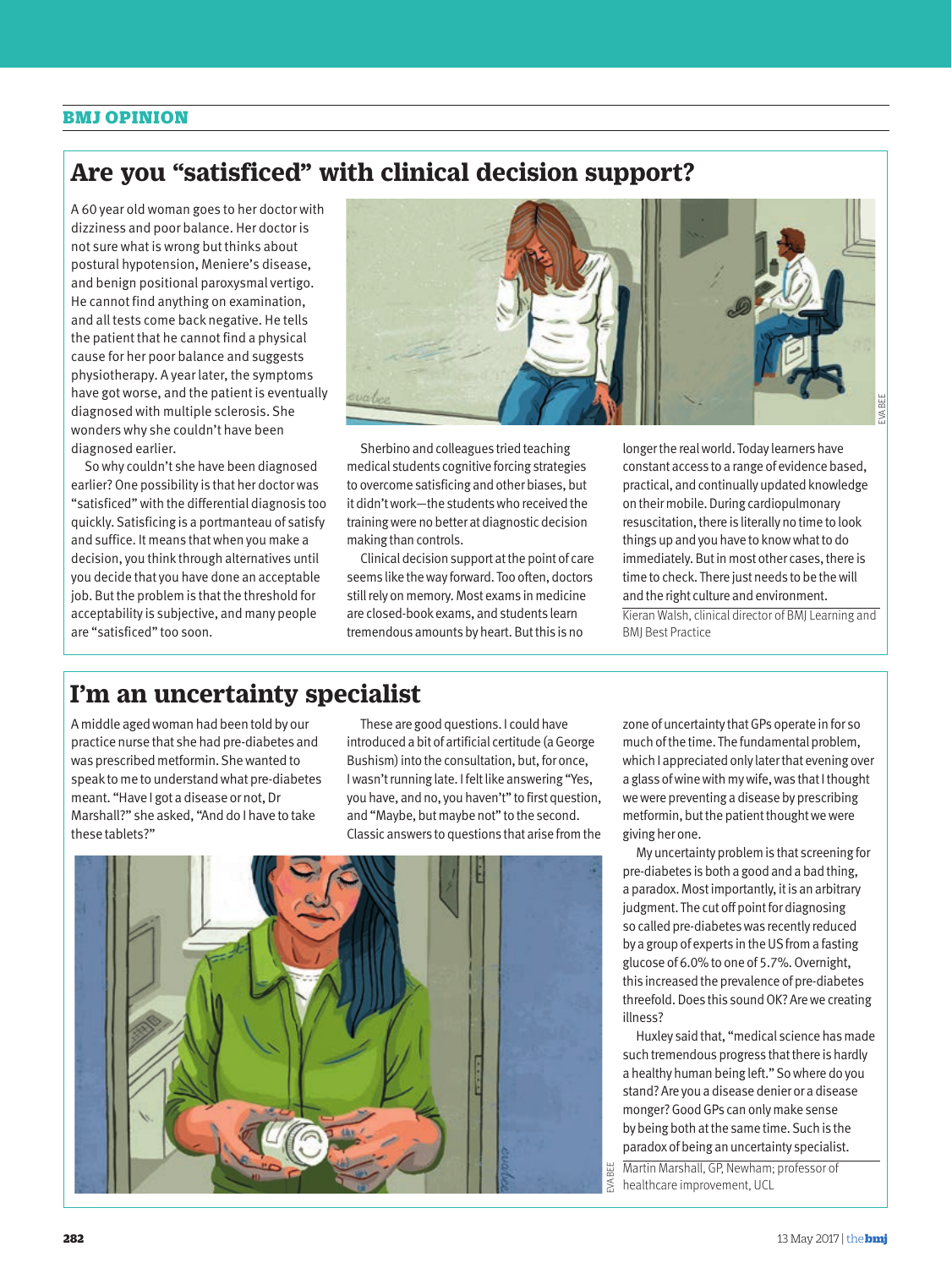

You can record CPD points for reading any article. You can record CPD points for reading any article.<br>We suggest half an hour to read and reflect on each.

### **aisq wodle diiw asm ganoy A** SI2ONƏAIA TO92 MODULE

There is extraskeletal bone formation in the soft tissue adjacent to the radial tuberosity. This is consistent with neurogenic







Patient consent obtained. Cite this as: *BMJ* 2017;357:j1979

Submitted by Zhong Yi, Yen Shu Huang, Lei Wang, and Yun-Tao Zhao

- 3 How would you manage this patient?
- 2 What steps can physicians take to confirm the most likely diagnosis?
- 1 What is the most likely diagnosis?
- An echocardiogram showed a bi-atrial enlargement (left atrium, 58×51 mm; right atrium, 53×43 mm) and left ventricular concentric hypertrophy (ventricular septum thickness, 14 mm; posterior wall thickness, 14 mm). The left ventricular ejection fraction was 65%. Cardiac magnetic resonance imaging showed concentric thickening of the left ventricular wall and global transmural late gadolinium enhancement.
- natriuretic peptide (<400 pg/mL) • <0.01 ng/mL troponin T (normal range <0.1ng/mL).
- normal erythrocyte sedimentation and C reactive protein • a 16172 pg/mL concentration of N-terminal prohormone brain
- platelet count of  $11210^9$ /L (100~30010<sup>9</sup>/L)
- 
- white blood cell count of  $4.9810^9$ /L ( $4~1010^9$ /L)
- 
- 

CASE REVIEW

**burning limbs**

- 
- 
- 
- 
- 
- 
- 
- 
- 
- 
- 
- 
- The patient had

# He showed no jugular venous distension or pulmonary rales.

A 73 year old man arrived at the cardiac clinic complaining of chest tightness when walking or speaking loudly. He had oedema in both legs and intermittent burning pain in his abdomen and extremities, especially the forearms and ankles, which had persisted for one month. He had no history of diabetes mellitus, rheumatic disease, or cerebral haemorrhage, and his vital signs were normal. Physical

# • haemoglobin of 10.9 g/dL (normal range  $12.0 \sim 15.5$  g/dL)

**A man with chest tightness and** 

# • red blood cell count of  $3.3610^{12}$ /L  $(4.0~5.510^{12}$ /L)

# Fig 1



 $\mathbb{R}$ 



A 24 year old man presented with pain and reduced pronation/ supination of his right elbow that had been worsening over the past three months. He had sustained a traumatic brain injury six months before presentation and was undergoing inpatient rehabilitation for a right hemiparesis. Radiographs of the elbow were taken (figs 1, 2). Based on these images and the patient's history, what is the diagnosis? Submitted by Julia Myers Patient consent obtained. Cite this as:

# SPOT DIAGNOSIS

# **A young man with elbow pain**



# CASE REVIEW

# READING **A man with chest tightness and burning limbs**

http://learning.bmj.com.

**EARNING** MODULE

0.5 HOURS

Fig 2

Articles with a "learning module" logo have a linked BMJ Learning module at

- Cardiac amyloidosis. 1
- 
- Differential diagnoses include amyloid A amyloidosis, acquired 2
- transthyretin amyloidosis wild type, mutant transthyretin anyloidosis, and light chaing applying a missinguishing assets a responsion between these, serum and urine free light chains, congo red
- staining with apple green birefringence under polarised light, and laser microdissection with mass spectrometry can be used.
- 3 Treatment of light chain type cardiac amyloidosis involves chemotherapy aimed at halting the amyloidogenic plasma cell dyscrasia, and optimal treatment for heart failure.

If you would like to write a Case Review for Endgames, ly/29HCBAL and submit online at http://bit.ly/29yyGSx



*BMJ* 2017;357:j1820

# **ENDGAMES** For long answers go to the Education channel on bmj.com @bmj\_latest